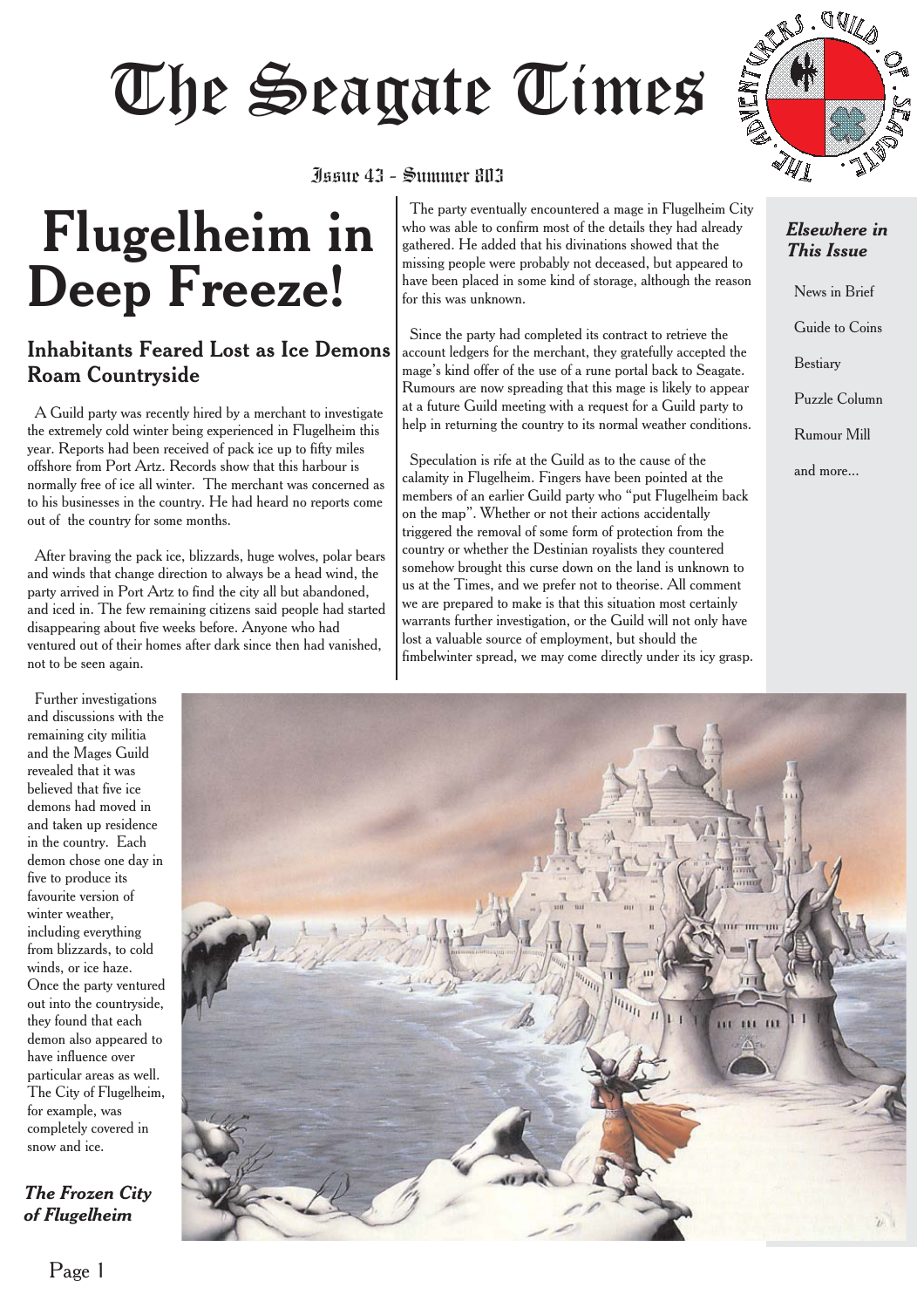# **News in Brief**

## Duke's Kidnapped Son Restored to Family in Good Health

A Guild party returning from the Plane of Mystara reports that Velin second son of the Grand Duke of Karameikos and his companion, Valerious Hiracos, who were kidnapped earlier this spring, have been returned to their family safe and well.

Velin and five companions were on their Shearing, a local custom in which the child leaves home and has to earn a living without family support for several years (to prove themselves adult), when he was kidnapped.

The party which was hired to protect Velin from kidnap or assassination by rebels during his first few months away from home, tell us that the kidnappers, identified as the "Iron Society", suffered heavy losses. Only one member of their strike team is known to have survived to make the prearranged pick up with one of the Societies Flying Ships.

"The discretion required to protect local customs, the week's head start Velin and company had on the party, and the advantage the enemy had in having a spy already in place among Velin's friends, meant we were on the back foot right from the start", said Thorn the party leader.

"We had just identified and located the kidnappers and were about to move in on them when they gave us the slip, and took the boys. We chased them though a burning inn, across half the city in through its sewers, and down the Streel River out beyond the city walls."

"We would have probably recovered all the boys if not for that flying ship. We couldn't follow it quickly enough, nor were we prepared for a prolonged chase at that point. We **several felonies).** spent the rest of the season helping search for the boys, Have you seen this man? before his Highness finally gave in and paid the ransom."



## Shipwrecked and Confused!

We were hired to act as 'security consultants' for an Emperor who was concerned about his daughter being assassinated. A summer castle had been built, and we were to check out the defences.

On the way to the castle we were shipwrecked, finding ourselves on a deserted island minus much of our equipment, and surviving largely on the contents of Sooty's handbag. As we explored the isle we found what we initially thought was an underground living complex, and later concluded to be the home of a coven of insane wizards. We found at least three of them, one definitely senile and two others unreachable, along an assortment of kobolds, lizardmen, golems, leprechauns, and weirder creatures, all of whom appeared to have stumbled into the place, much as we did, or summoned by one of the bizarre devices inside. We never did find the fellow who shot at us...

Our mistake was to divine the enchantment on the wrong side of the door, and spent several days trying to find a way out. There were some eighteen suites of rooms, on two levels, all linked by black-filled doorways which acted as portals. What rapidly confounded us was the way that when you walked through a doorway and back, you would not return to the same room, but to another. Mapping the complex was a challenge! The two levels were linked only by a hole in the ceiling of one room, only accessible by flight, and covered by illusions. A map of the complex has been deposited in the library, along with the scribe notes, and a stack of mysterious tomes in some indecipherable language. If any other party should find themselves in this place, we suggest they take a Namer - and a Rune mage.

It took us several days to think and fight our way out. Then we proceeded on to the mission only to find that the summer palace had been blown up by overeager alchemists. Go figure! - by Aurora Steelwind



*Princess Karyanne: "Whatever is done in the name of Greater Nobility is not a crime."*

*(while committing*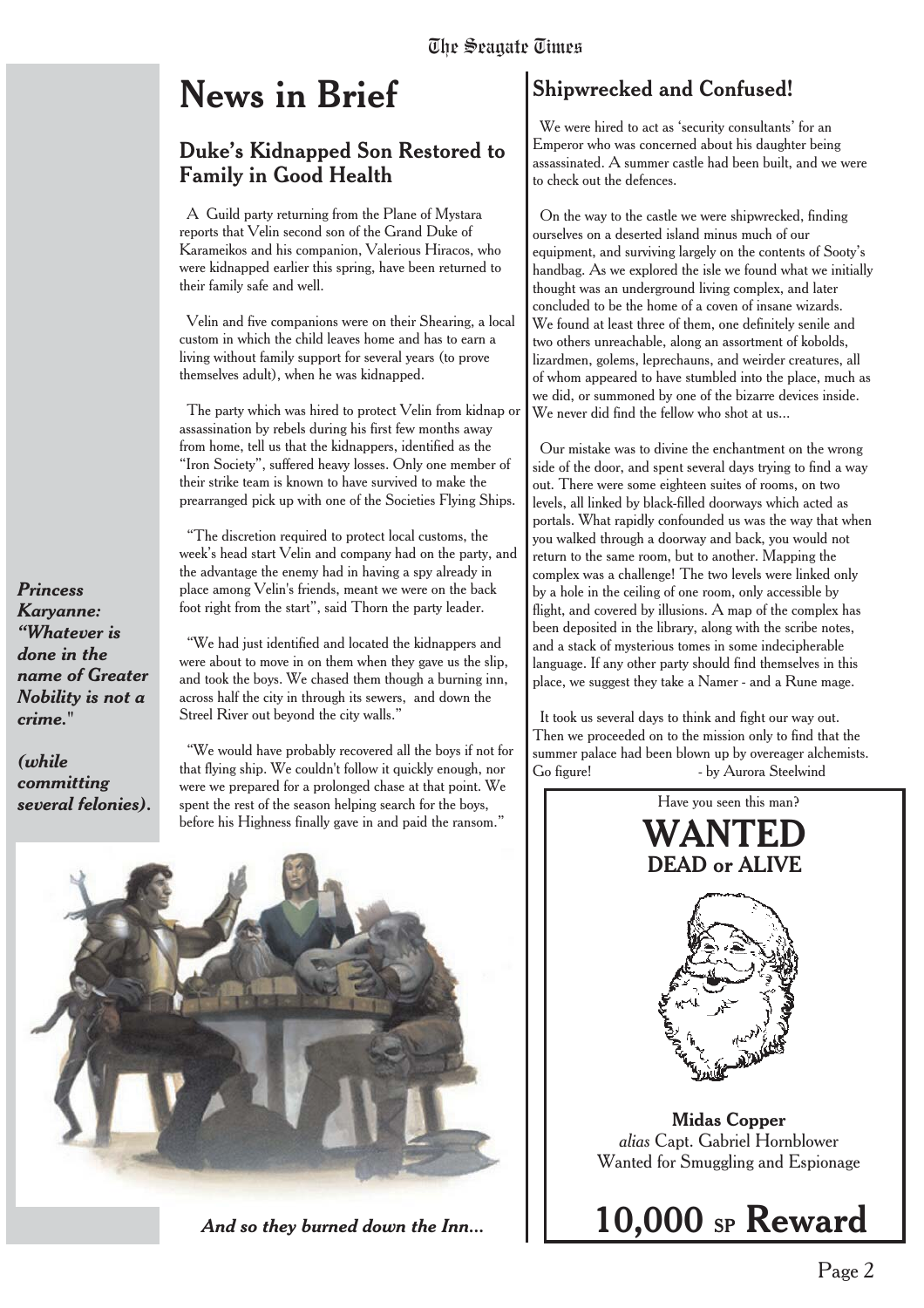# The Seagate Times

## A Seagate Times Exclusive **Docks Corruption**

## Investigative Reporter Exposes Fraud & Immorality

#### by A. Glitterwing Stargazer

Seagate Docks, the bustling gateway to our fair City through which her Commerce (our Nation's life-blood) flows, picturesque arms stretching into Confederation Bay to offer shelter to storm-driven barques bearing exotic goods from faraway places, beautiful but deceptive. Fishy business was afoot; it was here that I trapped my quarry.

By day he calls himself Capt. Gabriel Hornblower, Harbourmaster, but the true story lies much deeper. Pretending to be doing a "human interest" piece for the Seagate Standard (I must explain, gentle reader, that is an alleged weekly, a tabloid of dubious integrity, that has recently begun publication in the Town. To judge by its content, its intended readership are gullible advertisement-hungry burgesses and maiden aunts house-training kittens). Looking into his bluff bearded face, little did this so-called captain realise that I had seen the monstrous criminal that lay beneath. Although married to the handsome daughter of a Merchant Syndic (nee Gertrude Handelbinder), this corpulent monster has corruptly extorted Millions of SP, just to squander most of it in immoral practices so disgusting that we dare not publish the details. Indeed his degeneracy was so great that he ceased patronising the usual commercial outlets for such behaviour, and last year built his own establishment, the Hermitage for his private depravity and to accommodate his "friends" of assorted species.

In fact his real identity is the pseudonym Midas Copper of Sanctuary, a notorious forger and swindler, whose drowned body purportedly washed up there twelve years ago. He turned up in Seagate, using a false name, as a spy in the pay of the late Don Carlos, tyrant of Destiny. I understand that he used blackmail to obtain the position of Deputy Harbourmaster, but the official records relating to his appointment have been "misplaced". And so began a Career of Crime.

Who knows what military and commercial secrets he sent winging to Destiny. He also controlled the illicit trade in this region of black-market supplies, primarily expensive dyes and unguents originally intended for the exclusive use of the Elvish Royal Court. However, none of these precious items were discovered when excise-men raided his premises, and it is understood that the supply "dried up" with the disappearance of their maker Count Aurelius several years ago, thanks to involvement by the Seagate Adventurers Guild. But some gold was uncovered. It seems that the wily forger melted and refined the gold he received into Angels [see article on MMHS coinage, ED], and inferred to merchants & craftsmen that he was acting as the front man for a religious order. However you can't help wondering why, in previous years, nobody noticed the flood of Michaeline coins flowing through the city's bordellos.

The disgracefully wronged Mistress Handelbinder retains the harbour-view house & contents that was her dowry, and the bigamous marriage has been annulled. Copper himself has fled

(we're investigating possible corruption or incompetence by the Town guard), but the rest of his property, estimated to be more than half a million SP, has been seized and is forfeit to the crown.

It is understood that the Duke is grateful to the Seagate Times for exposing this depraved smuggler, although unnamed officials said that it was too soon to advise how the Ducal Gratitude would be manifested. A reward of 10,000 SP (Dead or Alive) has been posted for Copper.



## Who is **Mortimer Graves?**

We recently had tea and scones with long-time adventurer Mortimer Graves at his home of "Gravesend" a few miles outside of New Seagate. The main building is a fortified manor house sitting amongst dozen acres of woodland. There were quite a number of barn-sized workshop outbuildings, most containing enormous machinery, and experimental Graves Steam Engines, that Mortimer later explained to us in (too) much detail.

We were met by Mortimer and a scene of domestic activity bordering on chaos, consisting in part of a gaggle of children, various domesticated animals and innumerable cats. For those of you who have not encountered the reknown mechanicianphilosopher, Mortimer is a very youthful looking male halfling, unusually tall and slender for his race, with straight, shoulder length, centre parted hair in light brown (the undiplomatic might say "mousy"), framing thin and undistinguished features, hazel eyes and a long nose. All up, features that if more finely cast might look good on an elf, but do little to improve a halfling's comeliness. He was well clad in knee length soft boots, trews, shirt and doublet in pearl and dove greys, with a full cloak of white samite.

#### *It seems our guild is populated by nobilty of all ranks. In your case, is there more to the mister in Mr Mortimer Graves*?

Indeed, "Sir Mortimer" is correct as I have the honour to remain a vassal of the Elven Queen, holding a Knighthood from Her Majesty for services rendered some years ago in

*Thewar to Aurora:*

*"Oh, you're an elf. That explains the ears."*

*The Graves Coat of Arms*

*While dangling another party member down a cliff:*

*Te'He: "What are we doing?"*

*Algarloth: "Trolling for ghouls."*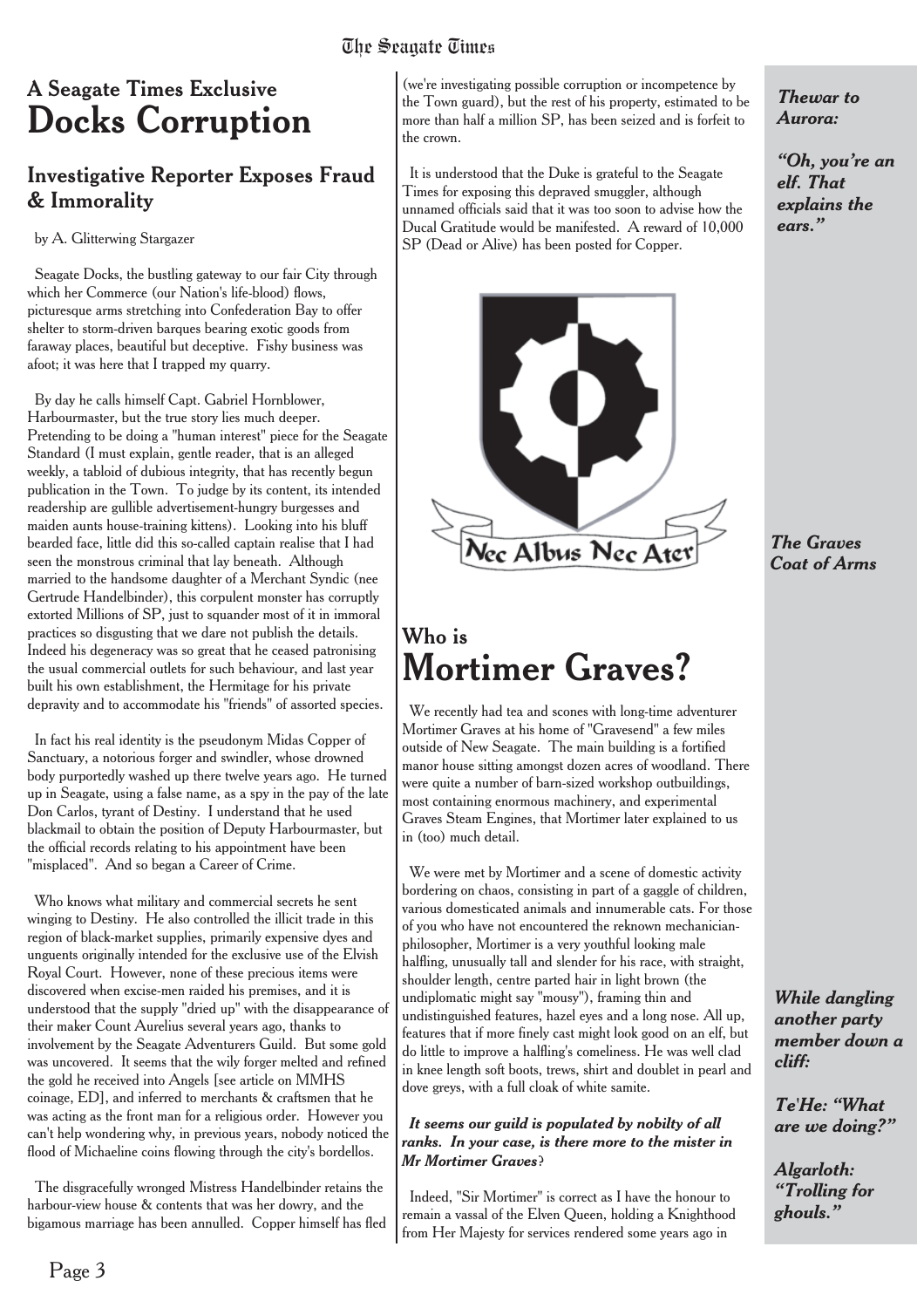*Mister Mortimer Graves at work*



aiding the prevention of a coup in Alfheim. Fortunately the associated military position in the elite guard of Prince Eoren's Bowmen is entirely honourary, as I must confess that while I am conversant with all of the principles behind missile weapons, and build siege bows, I myself have never used one.

#### *When and why did you join the Seagate adventurers Guild?*

I first came to Seagate nearly twenty years ago following the advice of my mentor. He told me that the Seagate Guild was an association of high minded and honourable folk who sought to right wrongs and further the cause of justice, and that it was a fine place for a young man to make a name and fortune for himself. Some of his description proved to be correct... I can only surmise that the Guild had changed somewhat. I was fortunate enough to find some worthy adventurers to emulate; two of my major influences being the dwarven merchant Von Kroft, who engendered in me an interest in machinery, and Baron Silverfoam, from whom I gained a great thirst for knowledge, and an enduring love of the elven Ianguage and culture. I do rather shudder however to think what my old teacher would have made of much of the Guild's current membership.

*Why are you still an adventurer - what motivates you to join a party?*

Certainly over the years my adventuring has declined, with much more time being taken with family, books and experimental machinery, but there is still so much more to learn; mysteries of the ancients to uncover... and there are still wrongs to be righted, and the chance to work for change for better in the world.

#### *Please describe a highlight of your career so far.*

There have been many highlights, and no doubt I could bore you for hours recounting them, but I will restrict myself to saying that recently I feel I was offered a second chance, an opportunity to cast off shackles wrought in a naive and callow youth and seek a new path. I speak of the demonic pact that was a matter of public and Guild record, and that was, some short while ago "inverted"; a change that I am still exploring. Suffice to say, my motto "nec albus, nec aber"... "Neither black nor white" now needs some revision.

#### *I understand you are an adept of the wiccan college, do you call yourself a witch?*

No. I am an Adept of the College of "Witchcraft". For myself, I prefer the professional title of "Warlock"... although almost any term is more acceptable than "Black Mage"... a term which I might add would now be both insulting and factually groundless.

#### *Whatever happened to your pet toad? Why did you get him in the first place?*

Flytrap is not a pet. He is a familiar, and indeed a friend; our association dating back now two decades. Before my elderly mentor died he called upon his demon master, Marchiosias, Marquis of the Seventh Throne and had me make a pact with him -- I was young and perhaps foolish. Flytrap was part of that arrangement. Some years later when I was "traded" to Buer, the Star President, whose ethics (though still deeply tainted with self interest) fitted rather better with my own, Flytrap came with me. I am uncertain what Marchiosias received in return for us, perhaps a more martial follower of Buer's... or a small house-plant. Flytrap is having some difficulties coming to terms with his most recent changes in affiliation... if truth be told he is embarassed to be seen in his new form... with the fluffy wings and all, and is currently on... sabbatical.

#### *Which places would you recommend visitng, and conversely, are there any places you would recommend avoiding.?*

Explore widely and explore often. There are many fascinating and exciting places that we get to see as adventurers; places the like of which most people never even dream. However, I would advise, based on recent experience, if potential employers begin to orate at one, or astrology readings arrive as songs; run away.

#### *Anything else you want to say to the guild populace?*

I would say to those of long standing in the Guild that we have a duty to train the novices and to give them figures of respect to emulate, as we looked up to those who went before us. To the novices, I would say that in but a few years there will be people looking up to you and that you need to be ready for that task. And to those, hopefully few, who see little value in honour and respect, I appeal to your enlightened self-interest; you never know when you'll need a fellow guild member to guard your back.

#### *Keesha:*

*"Being an Elf I have to hang around and do the idea thing."*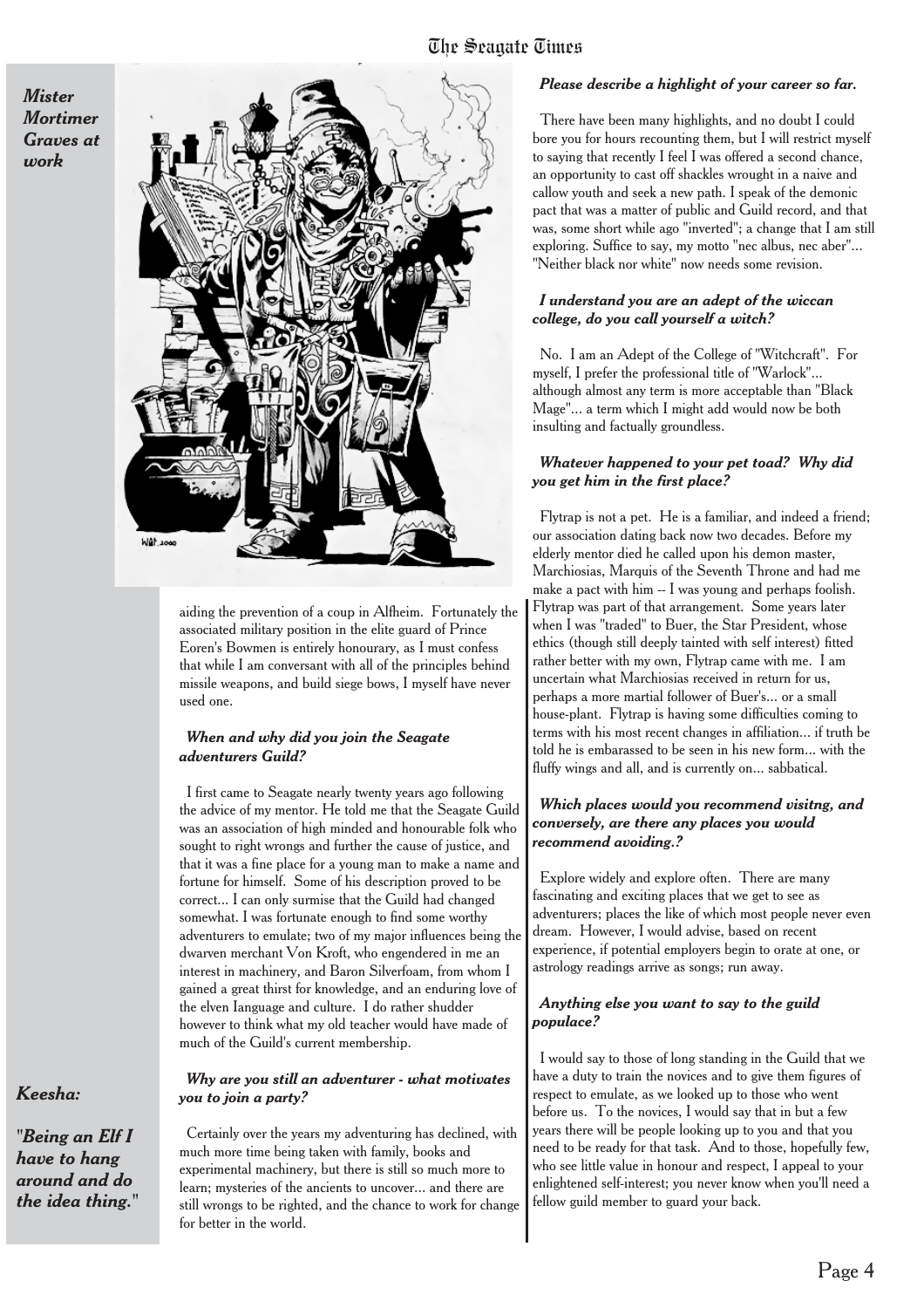## Cities & their Coins.

## #1: MittelMarkHauptStadt

No doubt you've heard the phrase "If it's a Joachimsthaler, we must be in Jáchymov." Or perhaps you're on an undercover mission and you suspect that having a purseful of Seagate coinage might be a tad indiscreet. Maybe you just collect coins as one of those ingrained adventurer habits that's hard to break.

This is the first article is an occasional series describing the odd coinage that they use in foreign places and to help you tell your Laks from your Zloties.

There are two monetary standards in MMHS. Most currency is minted in the Marquis' name but, by ancient Royal charter, the Michaelines also issue gold coins.

#### **Gold**

The legal unit of most official documents is the **Mark**, a small strip of good quality gold worth two-thirds of a TS guinea, about 14 Seagate Gold shillings (as you may be aware mark & schill have an almost identical meaning). However such a lump of gold is awkward to carry and far too easily shaved. Therfore the State mints the round **Krone** (or Crown) which has a quarter the weight & value, about 3½ Seagate GS. It is a little larger than the Seagate SP, and much thicker.

The **Engel** (or Angel) shows Michael trampling a wyrm. These coins are thrice-refined gold, much purer than Seagate currency, so they are widely used, even though (officially) the currency is only used to settle the orders debts. In MMHS the Engel is commercially accepted as worth two Krone exactly.



#### **Silver**

The only silver coin is the **Grot** (or Groat, as we would call it), which is a hard thick silver coin the size of the Krone.

#### **Bronze**

In general, bronze money only circulates in the slums of Southgate or the poorer farming districts. The **Pfennig** is "worth" 1 Seagate copper farthing. MMHS's entertainers are world-famous for their quality … perhaps because of the local custom of throwing Pfennigs at bad performers.

#### We also take…

The Truesilver Guinea is readily accepted as being a mark & a half (6 Kr). The Elvish Orlini & Diamond Notes are also accepted in the better-class establishments. All other currency should be exchanged (expect to loose 4-10% of it's bullion value).

# **The Adventurer's Guide**

## **Tips for success**

Semi-dead Necromancers don't swim very well.

Learning to swim is a good idea, even for semi-deceased Necromancers, and hydrophobic Air mages.

As is learning to fly properly - especially if you're an Air mage with the flying spell.

When people start dropping unconsciousness at unpredicatable intervals, now is a good time to leave the room. And don't come back.

Always take along a few spare sacks. An extradimensional carrying space is one of the most useful magic items an adventurer could possibly wish for.

Always remember to look up.

Always remember to look down.

Messing with dead bodies can make you very, very sick.

Never put too must trust in astrology readings, tarot readings, and such like. Especially Hamish's.

Telekinesis is a remarkably useful spell, especially when you want to get at something inside a ward. Just be careful that it isn't warded against telekinesis.

Be very careful removing covers from objects - exposure to light can trigger all sorts of things you really don't want to trigger - including golems.

If you can shoot them, and they can't shoot you, why then you have the advantage. Make good use of holes and arrow slits, and if they aren't provided, feel free to make some...

And when the monster who is big enough to squish you with one blow turns on you, why then you run and you hide.

Trying to talk to the thing before it attacks you can save your life - trying to talk to it after it attacks you can get you dead. Unless, of course, you're demanding its surrender and it's capable of understanding the concept.

Dragons are particularly keen on talking, the only trouble is they're also very, very good at it. On a good day, a dragon can talk you into doing most anything you'd rather not do, and out of most anything you'd rather keep. The best, safest, and sanest policy is to avoid dragons altogether.



*Aurora the elf to Bainbridge the dwarf: "Rock, Scissors, Paper?"*

*Bainbridge: "But you know dwarves always choose rock."*

## *Grizelda:*

*"Can I have another elf, please. Zis one is broken..."*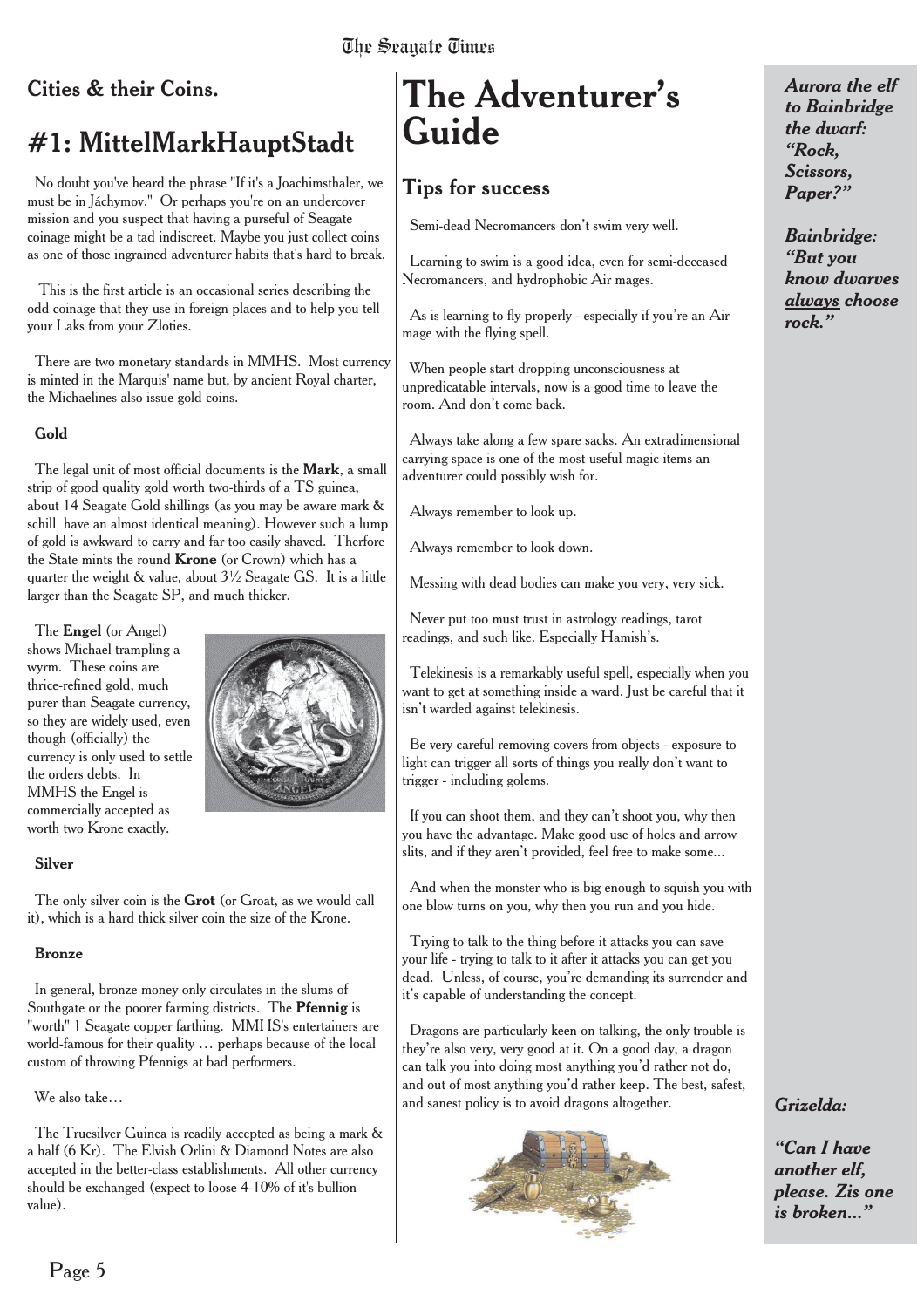# **Starflower's Bestiary**

## A Knowledge of Nagas...

Most adventurers have a healthy respect for snakes. After all, unless you happen to be immune to poison, a viper in the grass can be more deadly than a Church Knight! Thus facing a creature with a humanoid torso, the bite of a cobra, and the body of an anaconda is enough to give many parties second thoughts. Given that the majority of nagas are also magic-users you'd want to be very careful taking one on, especially with the usual collection of ophidian pets.

The good news is that nagas are intelligent, and generally willing to talk. They are frequently sages and guardians of occult lore, protecting secret knowledge from those who would abuse it. A naga might even employ a party to seek out some hidden tome to add to their hoard of knowledge.

If you approach a naga with a good reason she might be persuaded to divulge the information your party requires without a fight. Do not try to lie to a naga - even if the naga isn't actually a Mind Mage, they have a uncanny sense for what you're thinking. And don't try telepathy on a naga - by all accounts, it won't work.

Nagas are, like snakes, primarily creatures of warm climates, most often found in tropical jungles, deserts and swamps. They will likely be the guardians of respositories of ancient knowledge, greatly respected as sages and mentors by the peoples of the local area. The naga is a carnivore, and offerings of fresh, preferably live, meat are appreciated.

If you absolutely must take on a naga, make sure you can handle its bite. Naga poison is vicious stuff, and they have been known to spit the poison onto their blades. Investing in amulets of carbuncle to protect against poison would be a sensible precaution. Nagas are as strong as hill giants and competent with edged weapons, favouring the tulwar. They seem to be multidextrous, able to use two or more swords





#### *An enraged Guardian Naga.*

simultaneously. Sightings have been reported of four and even six-armed nagas, so be warned. Don't forget they are magic users, often illusionists, enchanters or mentalists, and sometimes all three.

Be aware that much of a naga's hoard of knowledge is stored inside his head, and killing him may therefore be counter-productive. Unless you brought along a necromancer and are really fond of fifty questions. Under most circumstances you really are better off attempting to charm the naga with your magics, or better still, honest words and good intentions.

On rare occasions, especially off-plane, other species of naga may be encountered. I have heard of water nagas, defenders of tropical lakes and streams, sometimes casters of water magics, more primal, more venomous than their more erudite counterparts. These water nagas have only the head of a human and a snake's body, and are fully aquatic. Armless they may be, but hardly harmless. There are also rumours of dark nagas, resembling giant eels, with a sting in the tail, a dark attitude, and darker magics. Avoid their eyes, lest you be compelled to turn on your companions, or run in fear.

Lastly there are tales of bone nagas, having the form of a skeletal snake and a humanoid skull, haunting ruins deep in the jungle or tropical swamp. Deeply evil, these creatures are believed to have been cursed by the powers for perverting the knowledge they were entrusted with for dark purposes. They use necromancy and other unpleasant magics and are accompanied by skeletal guardians. You really don't want to know what the poison of a bone naga can do to you! Take on these vile creatures at your peril!

*A Dark Naga*

*Thoric, upon meeting the Fairy Queen: "Now there's a zero keg dwarf"*

*Then, explaining how kegs of beer change what is attractive to a lustful dwarf :*

*"Any woman is beautiful after one keg." Thoric stated matter-offactly.*

*"Any Dwarf after two kegs." Thoric muttered into his beard.*

*"And any goat after three kegs" a wit from the party replied.*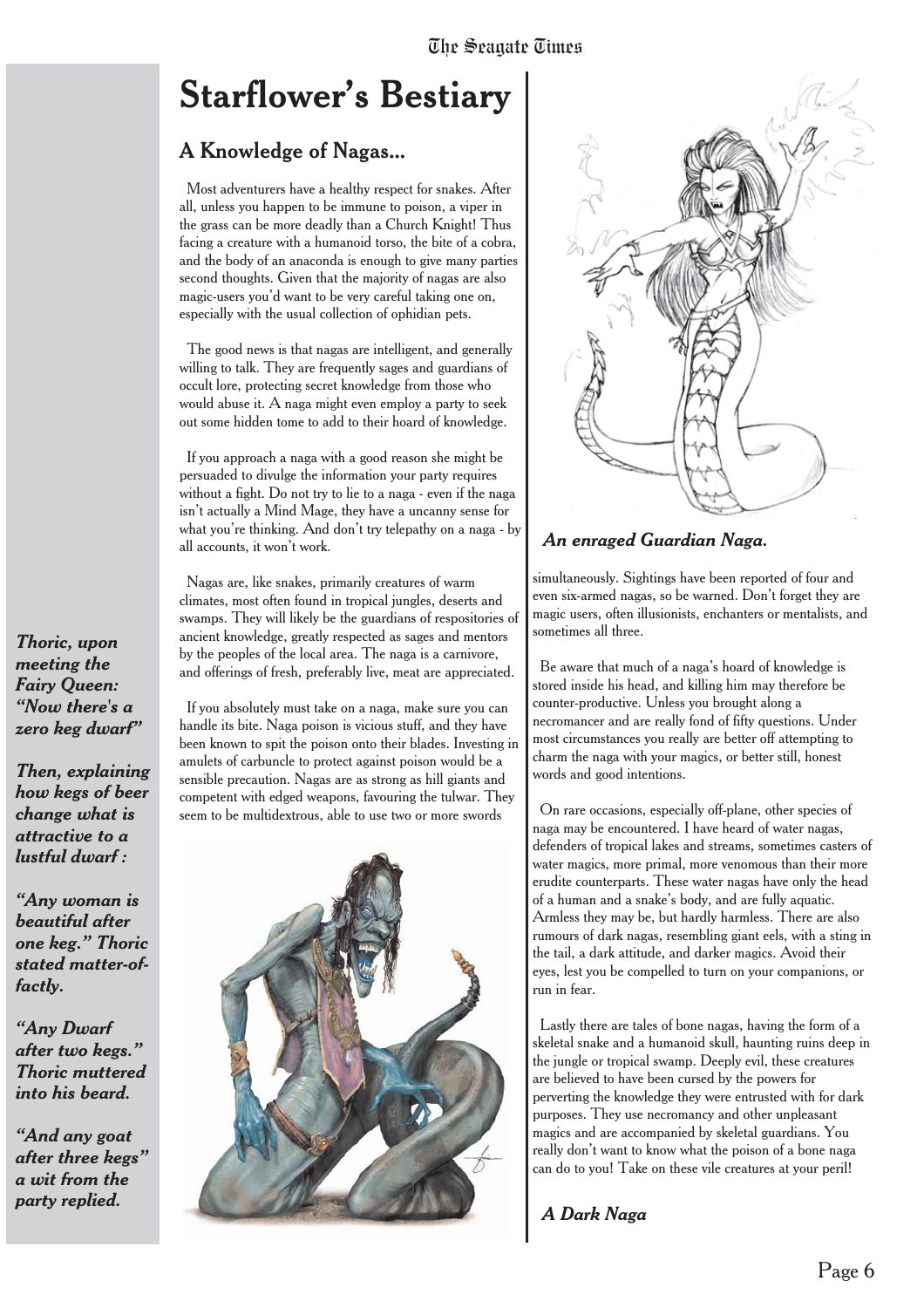# The Seagate Times Times

# **The Puzzle Column**

## Amazons

The picture below shows four new Guild recruits, all of them female warriors from an Amazonian culture, posing for Brother Phaeton's sketchbook. From the clues below, can you fill in the name of each warrior and the colour of her hair and work out the weapon in the use of which she specializes? (Feel free to sketch in the weapon if you like!)



Clues:

Amazon: Mina; Ryssa; Varnia; Xenta Hair colour: black; blonde; blue; red Weapon: battleaxe; broadsword; mace; spear

Ryssa, whose favourite weapon is her magically enhanced battleaxe, is standing at one end of the line.

The blonde Varnia is not standing next to the red-haired Amazon.

The Amazon with flowing, black hair is standing between Mina and the mace-wielder.

Amazon B is not Xenta.

The moon elf Amazon with blue hair and slanted purple eyes, who isn't figure A in the drawing, isn't the one who uses a black steel broadsword she calls 'Nightblade'.

## Riddles

Lovely and round, I shine with pale light, grown in the darkness, Aqualina's delight.

As a whole, I am both safe and secure. Behead me, and I become a place of eating. Behead me again, and I am the partner of ready. Restore me, and I become the domain of beasts. What am I?

What does man love more than life Fear more than death or mortal strife What the poor have, the rich require, and what contented men desire, What the miser spends and the spendthrift saves And all men carry to their graves?

## Get the Power of Fire and Light!

Fire College Invested Items: Dragonflames Rk 10 Weapon of Flames Rk 10 Also Rank 8 Weaponry.

Now with added Radiance for Positive effect on Dark Creatures.

Prices negotiable. Please contact Flamis at the Guild.



SMELLS LIKE A DWARF . . . BUT IT SOUNDS **LIKE A KNIGHT!"** 

What's Not

## What's Hot

#### Pasifika

Giant-class gods weapons Holy water down the Dragon Duke's throat Cannibal Litigants The Way Out! Really big crossbows **Ouickness** Burning Inns Chasing Kidnappers Hill Giants Grilled Snake

## Flugelheim Dying to get them Scrolls enabling multiplanar destruction Undead Drow chaos beings More Black Doorways Looney wizards Petit Mort Inns Burning Kidnappers Getting Away Ogres Shellfish Stew

### *Grizelda:*

*"Definition of necromancer - a dead weight!"*

*(as Bainbridge succumbs to yet another petit mort, and Grizelda gets to drag the body around again).*